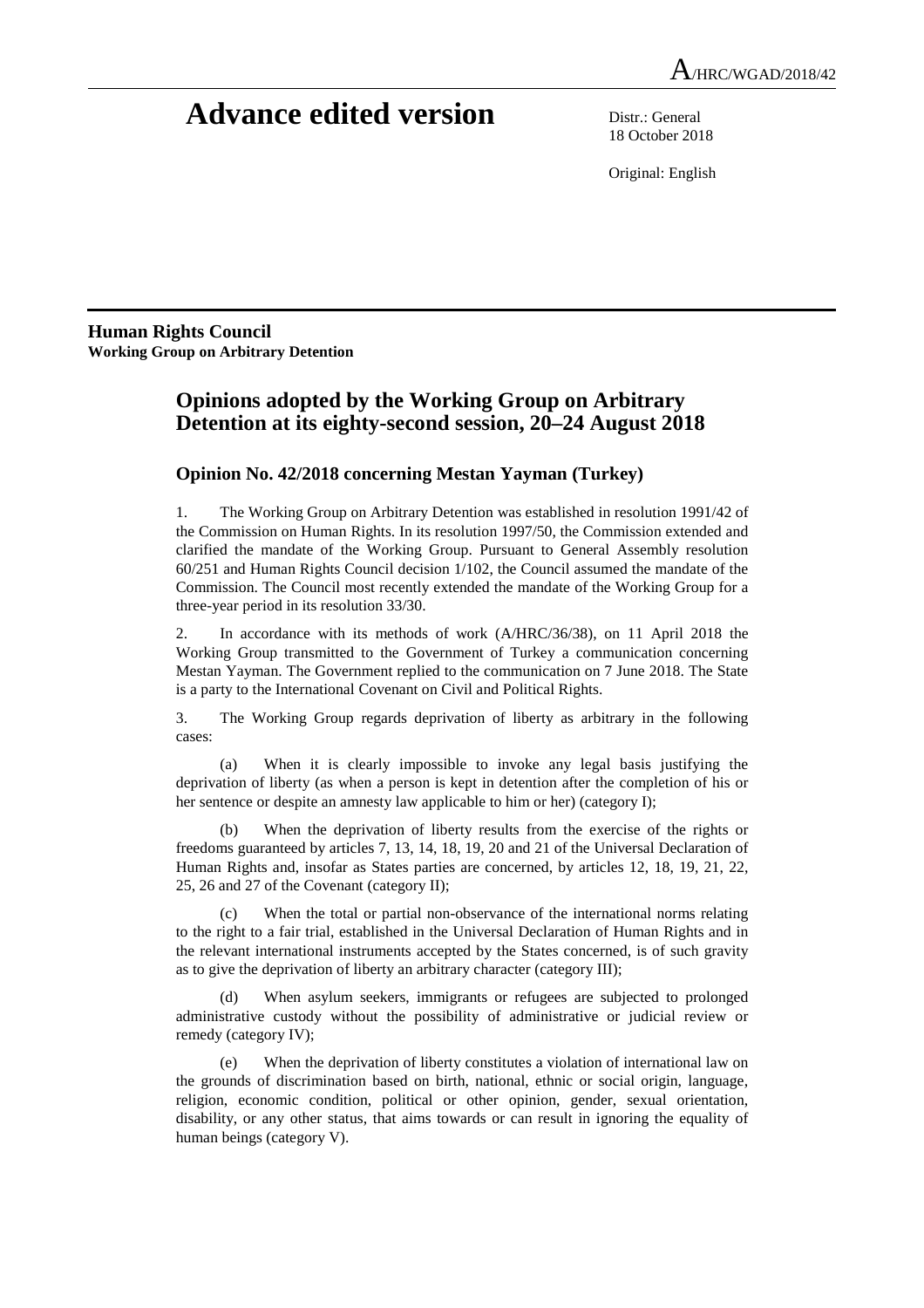#### **Submissions**

#### *Communication from the source*

4. Mestan Yayman, born in 1967, is a Turkish national. According to the source, Mr. Yayman used to be a Vice-Governor of the city of Antalya. He was suspended from his duty as a civil servant on 29 August 2016 and was subsequently dismissed from his job under Statutory Decree No. 672, issued on 1 September 2016, under which about 50,000 people were dismissed. Mr. Yayman used to reside in his private residence in Antalya. However, on the same day as his dismissal from public duty, he was taken into custody and his family had to move to another address in Antalya.

#### Arrest and detention

5. According to the source, Mr. Yayman was visiting his family in the city of Mugla on 1 September 2016 when he was taken into custody by officers from Mugla Police Department. The Department had reportedly been requested by Antalya Police Department to take Mr. Yayman into custody on the basis of a warrant issued by Antalya District Attorney's Office. However, the Mugla police did not show him a warrant when they took him into custody.

6. While Mr. Yayman was being taken into custody, Statutory Decree No. 672 dismissing him from public duty was reportedly issued. From Mugla, he was taken to Antalya police station. During his initial detention period, he was thus not aware of his sudden dismissal from duty. He was not provided with a reason for his detention until 7 September 2016, and he was not allowed to see anyone during his detention. When he was first taken into custody, he lost his sense of day and night as the lights were left on constantly for several days.

7. Mr. Yayman was reportedly not allowed to see his attorney for the first five days of his detention. When he was finally allowed to meet her, they could speak only in the presence of a police officer and in front of a voice recorder.

8. On 7 September 2016, Mr. Yayman was interrogated by a prosecutor and was informed of the reason for his detention. An individual had complained about him, stating that he was a member of the Fethullah terrorist organization. According to the source, the individual was angry with Mr. Yayman.

9. Following the interrogation, Mr. Yayman was subsequently released on parole, at around 8.30 p.m., as the only "crimes" attributed to him were the above-mentioned slander and the fact that one of his daughters attended a school that was legal, despite being affiliated with the Gülen movement. However, the following day, on 8 September 2016, Mr. Yayman was taken into custody again without being given any reason.

10. On 11 September 2016, Mr. Yayman was called for interrogation by another prosecutor, who did not wait for Mr. Yayman's attorney to be present. This time, Mr. Yayman was accused of attending religious talks given by members of the Gülen movement up until 2013, based on statements from one individual. The prosecutor was reportedly very aggressive in his questioning and forced Mr. Yayman to supply names and confess to the crime of attending religious talks. At the request of the prosecutor, Mr. Yayman was subsequently arrested by Antalya Second Criminal Court of Peace and sent to Antalya High Security Prison, where he is still being detained.

11. According to the source, in September 2016, Mr. Yayman was originally accused of membership of a terrorist organization because of his supposed attendance at religious talks in 2013, at a time when the Gülen movement was popular throughout Turkey. The source notes that the Gülen movement was not recognized as a terrorist organization at that time, and that the Turkish Criminal Code does not recognize attending religious talks as a crime. In addition, the "proof" of his affiliation with the Fethullah terrorist organization was reportedly based on statements from one individual.

12. On 2 June 2017, 10 months after his arrest, Mr. Yayman was again called by a prosecutor and interrogated about his supposed use of the encrypted messaging application ByLock. He was accused of using the ByLock application in December 2014, based on an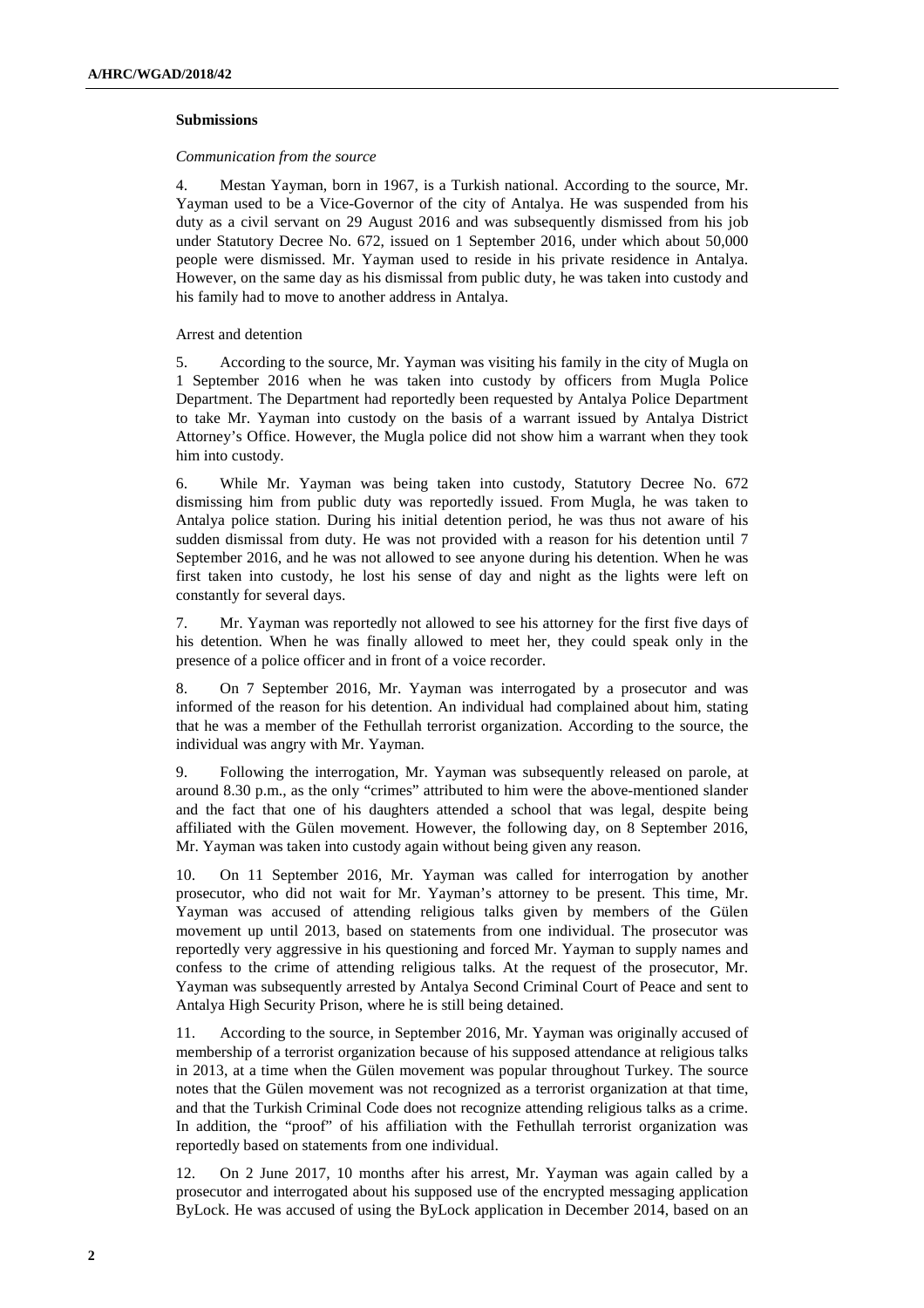intelligence report. According to the source, such a report does not constitute proof under the Turkish Code of Criminal Procedure.

13. According to the source, Mr. Yayman is accused of membership of a terrorist organization, under article 314 of the Turkish Criminal Code. However, the minutes of the preliminary hearing reportedly do not mention this article, but rather cite the general reasons for arrest as stipulated in article 100 of the Turkish Code of Criminal Procedure.

14. In this context, the source notes that mass arrests and detentions continue to take place following the attempted coup of 15 July 2016. The source reports that, at the time of submission, there were 57,000 people in detention in Turkey who were charged with or were waiting to be charged with terrorism.

Trial proceedings

15. In September 2017, some 12 months after his arrest, Mr. Yayman was presented with the bill of indictment, and his first trial hearing took place on 7 November 2017. By that time, he had spent 14 months in detention. However, Mr. Yayman was not released. He was asked whether he had used the ByLock application. When the judge asked the main witness whether he had seen Mr. Yayman at any religious talks organized by the Gülen movement, the witness reportedly replied by saying "No".

16. According to the source, Mr. Yayman's second and last trial hearing took place on 3 January 2018. He was not informed that this hearing would be his last opportunity to plead. He was simply asked whether he used the ByLock application, to which he replied that he did not. However, as Mr. Yayman could not provide evidence to disprove the contents of the Excel file sent by the Turkish intelligence service, and given that the mere existence of people's names in lists of "ByLock users" compiled by the intelligence service is sufficient to find people guilty of the crime of membership of a terrorist organization, he was found guilty and given a five-year prison sentence.

17. The source reports that one year was added to the sentence because Mr. Yayman was a "vice-governor who represented the executive branch of the State", and the total of six years was multiplied by 1.5 pursuant to the Turkish Criminal Code, as the Fethullah terrorist organization is an "armed" terrorist organization. The final sentence of nine years was then reduced by a sixth pursuant to the Turkish Criminal Code, making his final sentence seven years and six months.

18. According to the source, the President of the Court reportedly denied Mr. Yayman's request for another expert statement as to whether any ByLock communication content existed on his telephone. He also denied Mr. Yayman's request for witnesses, who were waiting just outside the courtroom, to be heard. Furthermore, he constantly asked Mr. Yayman to keep his defence short. In the context of the second and final hearing, the Court reportedly heard the testimony of the main witness in the absence of Mr. Yayman and his attorney. This witness reportedly clearly stated that he was not complaining about Mr. Yayman, but Mr. Yayman and his defence were not able to cross-examine him.

19. The source reports that Mr. Yayman was not allowed to speak to his lawyer before either trial hearing. He was taken to court at 7 a.m., when it was very cold, and made to wait in a room for more than 10 hours for his trial to start.

20. According to the source, the list provided by the intelligence service, which allegedly proved that Mr. Yayman had used ByLock, merely contains Mr. Yayman's telephone number. It does not contain a username or any of the content of the communication, or any indication of the people with whom he allegedly had contact through the application.

21. The source also reports that the media was present at Mr. Yayman's second and final trial hearing. As soon as the verdict was announced, slanderous news reportedly spread all over the Internet, labelling, mocking and belittling Mr. Yayman.

22. The source states that, due to the principle of non-retroactivity, an application that Mr. Yayman was said to have used on 20 December 2014 cannot be linked to events that took place on 15 July 2016, notably an attempted coup about which Mr. Yayman did not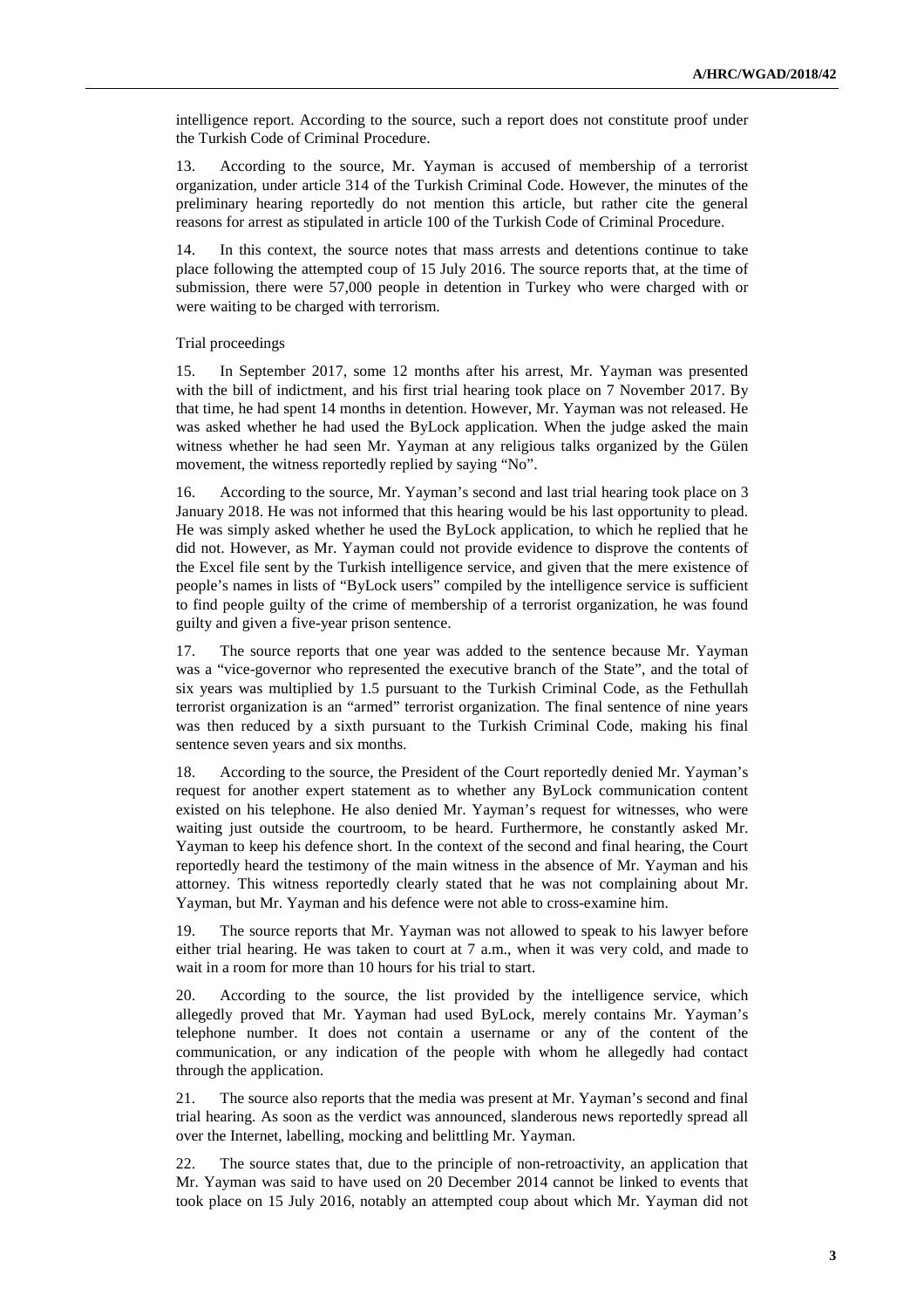know. In the final verdict, his crime date was indicated as 2 September 2017, and the crime location as the city of Antalya. The source points to the dilemma in this respect, as Mr. Yayman did not commit any crime on that date, as he was already in custody. The source notes that terrorism is a specific crime for which concrete evidence must be provided. However, Mr. Yayman did not have any intention of committing a terrorist act, yet a simple WhatsApp-like decrypted application would appear to be sufficient to sentence people to at least six years and three months in prison, even when the content is non-existent.

23. The source also notes that, at that time, the ByLock application was not available to Gülen organization supporters or sympathizers only; it was available to everyone at both the Google Play and Apple stores. Even if that had not been the case, the Gülen movement was not recognized as a terrorist organization in 2014, which is when Mr. Yayman was said to have used the application. At the time of the submission by the source, there was no final verdict regarding perpetrators of the attempted coup. Therefore, in the Turkish Criminal Code, there is no such crime as "ByLock usage" (*nullum crimen, nulla poena sine lege praevia*).

#### Applications for release

24. According to the source, applications were filed for Mr. Yayman's release each month. However, all the complaints were rejected without a reason being given. The source reports that Mr. Yayman's bank accounts and assets were frozen for a year without any court decision having been taken.

25. On 29 December 2017, the Turkish Supreme Court responded to Mr. Yayman's application in respect of his prolonged arbitrary arrest. According to the source, the application for the case to be heard was denied because "usage of ByLock cannot be assessed as prolonged arbitrary arrest and there is no breach of personal rights". The source notes that the Supreme Court decision referred to the bill of indictment, which was written 12 months after Mr. Yayman's initial detention. The Supreme Court did not investigate Mr. Yayman's period of detention prior to the bill of indictment at all.

26. The source notes that the same response was sent to several other people in Mr. Yayman's prison cell with the same decision and reasoning, the only differences being the names, proving that the decision had been copied and pasted in each case. The source states that even if the Supreme Court had accepted Mr. Yayman's requests, the first instance court would not have complied, as was seen in other cases.

#### Conditions of detention

27. According to the source, Mr. Yayman continues to be kept in a prison cell which was designed for 14 people. For most of the time, however, a total of 48 detainees have been kept in the cell. Mr. Yayman reportedly had to sleep on the floor for the first three months of his arrest.

28. For over a year, Mr. Yayman, as a Fethullah terrorist organization detainee, was denied the right to speak to his relatives over the telephone. Now he can call his wife for 10 minutes every two weeks. Also, Fethullah terrorist organization detainees can receive only one visit from their relatives every two months, whereas other detainees can receive a family visit once a month.

#### Legal analysis

29. The source submits that the deprivation of liberty of Mr. Yayman is arbitrary, falling within categories I, II, III and V of the categories applicable to the consideration of cases by the Working Group.

#### *Category I*

30. According to the source, article 100 of the Turkish Code of Criminal Procedure provides for the reasons for arrest. According to this article, the arresting authority has to prove the necessity and proportionality of an arrest. Moreover, according to article 109 of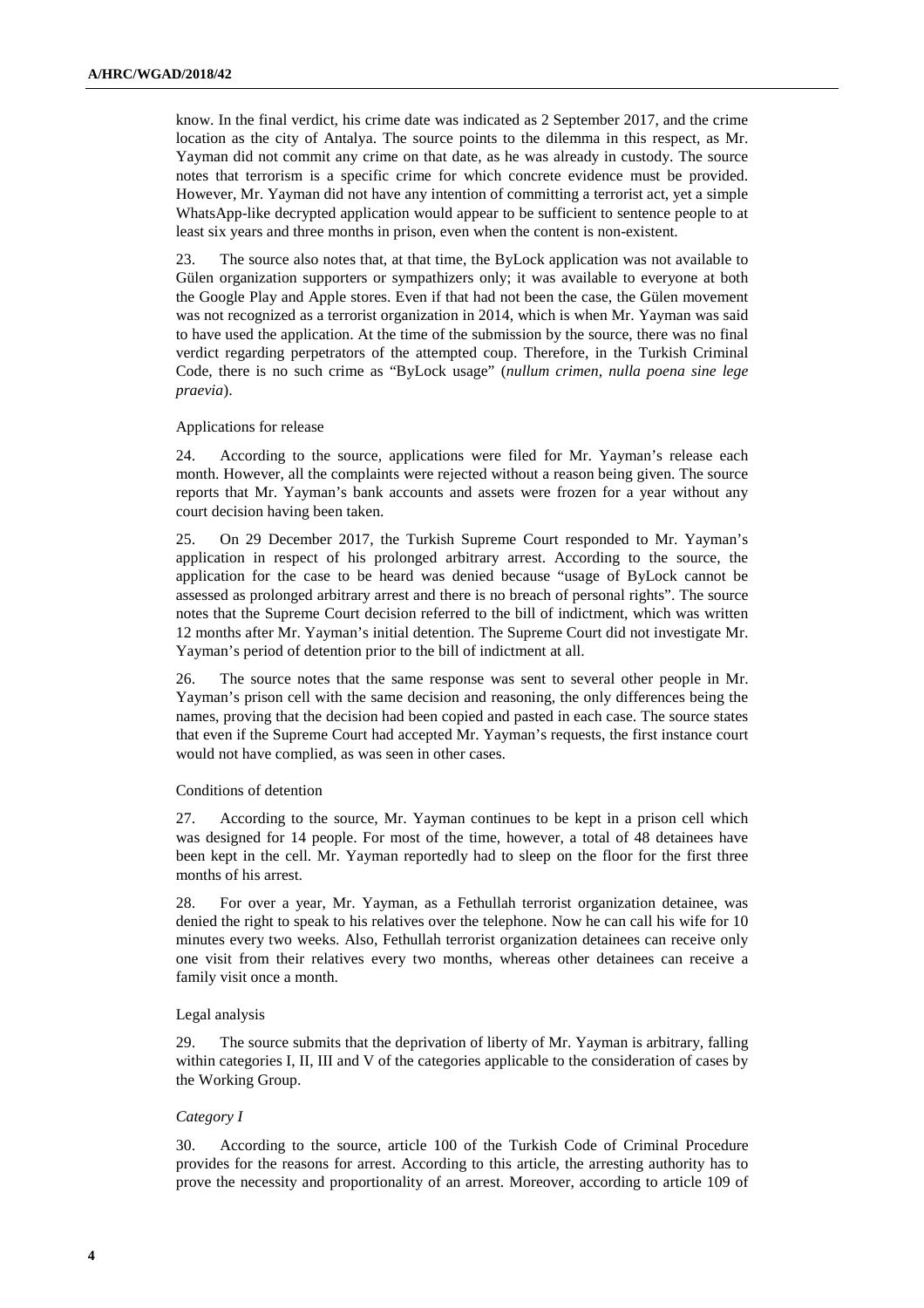the same law, arrest is to be resorted to only when the provisions of judicial control (parole) are not available or sufficient.

31. To this end, the source notes that in respect of the detentions following the attempted coup of 15 July 2016, many individuals were released on parole without having been arrested, and thousands who were arrested were later released on parole. This situation reportedly shows that the arrests are being made without sufficient investigation and reasoning.

32. The source also refers to article 108 (3) of the Code of Criminal Procedure, according to which the situation of the accused in detention will be evaluated each month. However, tens of thousands of individuals who have reportedly been in detention for months remain in detention, and the number is still rising despite the fact that court proceedings, for some individuals, have begun. The source highlights that article 108 (3) was added to the Code of Criminal Procedure so that arrests do not turn into a punishment rather than being a security measure. However, thousands of individuals are still kept in detention in relation to the Turkish intelligence service's list of users of the ByLock application, which does not constitute a crime under the Turkish Criminal Code.

33. In relation to the present case, the source submits that other than the Turkish intelligence service's list of names, the so-called "arrest list", the court has failed to show the content of Mr. Yayman's supposed chats on ByLock. His deprivation of liberty is thus arbitrary. There are reportedly over 100,000 ByLock users, and the source submits that it is not sufficient to refer to the use of an application in order to declare a person a terrorist and to keep him or her in detention for a period ranging from 7 and a half to 22 and a half years. The source also reports that the IP addresses of ByLock are said to have been rented from Baltic Servers, a company that later changed its name to Cherry Servers, in Lithuania. According to the latter, the ByLock lists could potentially be the result of hacking, which is inadmissible in Turkish law. The source thus states that the legality of the so-called ByLock proof is questionable.

34. The source asserts that, had it not been for the fact that Turkey had declared a state of emergency, no independent judge would have found a legal basis to keep Mr. Yayman in detention.

#### *Category II*

35. The source submits that article 18 of the Universal Declaration of Human Rights and article 18 of the International Covenant on Civil and Political Rights have been breached, as Mr. Yayman was arrested for the supposed crime of having attended religious talks organized by the Gülen movement in 2013.

36. The source also submits that article 19 of the Universal Declaration of Human Rights and article 19 of the Covenant have been breached. Mr. Yayman has been accused of using the ByLock communication application, the use of which was legal. Furthermore, he was reportedly accused of having used this application in December 2014. In this respect, the source notes that it is highly illogical for a supposed chat that took place in December 2014 to be related to an attempted coup in July 2016.

37. The source further submits that article 7 of the Universal Declaration of Human Rights and article 26 of the Covenant have also been breached. All individuals, including Mr. Yayman, who were arrested on the basis that they were accused of belonging to the Fethullah terrorist organization are discriminated against. They do not have access to education in detention, they are not allowed to exchange letters, and the visit allowance allocated to them is limited compared to other inmates. The source also reports that they are constantly subjected to libellous media statements and, the minute they are taken into custody, immediately labelled as "Feotist", which is short for Fethullah terrorist organization member. The source also notes that individuals charged with terrorism have to wear a prison suit, whereas those charged with other crimes have no such obligation.

38. According to the source, article 13 of the Universal Declaration of Human Rights and article 12 of the Covenant have also been breached. When Mr. Yayman was taken into custody in relation to the Fethullah terrorist organization, his passport and those of his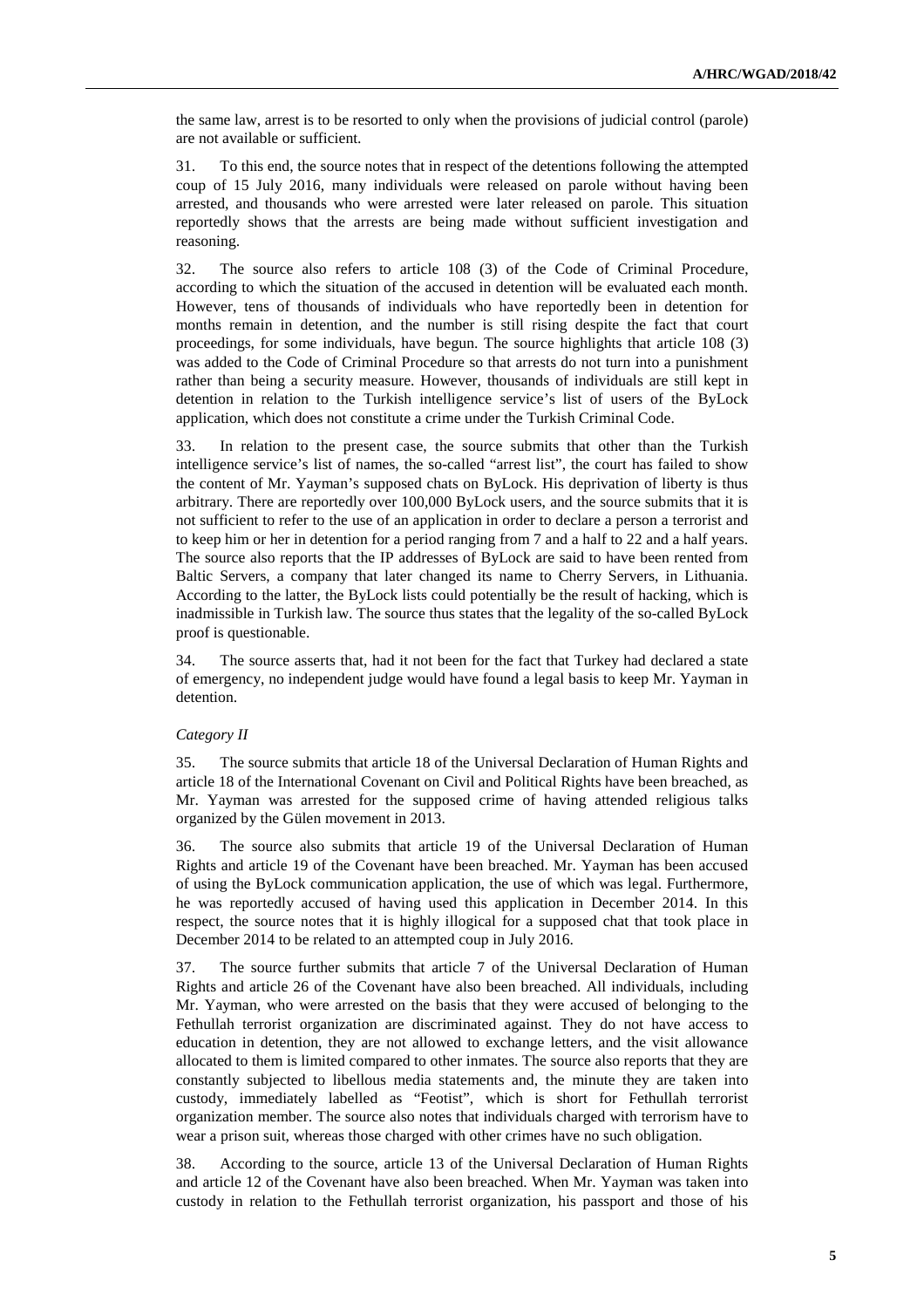entire family were reportedly confiscated, without any judicial decision having been handed down. In addition, article 21 of the Universal Declaration of Human Rights and article 25 of the Covenant have been breached, because Mr. Yayman lost his job as a civil servant, along with his right to social security.

#### *Category III*

39. The source submits that articles 9 and 10 of the Universal Declaration of Human Rights and articles 9 and 14 of the Covenant have also been breached.

40. The source notes that for over a year, the arrests have continued in Turkey and, at the time of submission, approximately 60,000 people from all sectors of society had been arrested on suspicion of being affiliated with the Fethullah terrorist organization. Acts that cannot be counted as crimes are now reportedly regarded as crimes and retroactive crimes are being created. According to the source, it is now almost the rule in Turkey to arrest people and then make them wait for at least six months before they can plead their case before a judge. However, those who are lucky enough to stand trial after six months are outnumbered by those who are not. In the case of Mr. Yayman, he was in detention for more than a year before his trial.

41. The source reports that under Turkish law, there are two conditions for arrest, which must exist at the same time: strong evidence and the likelihood that the detainee will escape. In the case of Mr. Yayman, parole provisions could have been applied as all his assets are in Turkey and did not have any intention of escaping.

42. According to the source, following the attempted coup of 15 July 2016, a quarter of the judges and prosecutors in Turkey were dismissed and arrested. The source highlights that the judiciary is not independent in Turkey and is allegedly under threat from the Government, which is using the state of emergency for its own agenda. Members of the ruling party are almost always present at trials, making it even more difficult for judges to decide on cases independently. Judges who decide to release individuals accused of affiliation with the Fethullah terrorist organization reportedly face threats or have been indefinitely suspended following their decisions.

43. The source also reports that, until very recently, detainees at the Antalya High Security Prison, including Mr. Yayman, could see their attorneys only once a week for 20 minutes, and a guard with a voice recorder would be present during the meetings. Sometimes attorneys had to wait five hours before they could see their client. Mr. Yayman's attorney is based in another city and she cannot travel to Antalya every week. The source reports that one week, she went on a Monday and was denied the possibility of seeing her client as the attorney visiting day had been moved to Tuesday.

44. The source also submits that in order to become a member of a terrorist organization, there first needs to be a terrorist organization. However, in the present case, the Gülen movement was not recognized as a terrorist organization when Mr. Yayman supposedly committed the crime of attending a religious talk and subsequently, when he was accused of using the ByLock application. He was reportedly interrogated in June 2016 for supposedly having used that application back in 2014. Like thousands of other people, Mr. Yayman reportedly learned about the application on television.

#### *Category V*

45. Lastly, the source submits that Mr. Yayman was discriminated against for having a supposed affiliation to a religious group. One of his daughters was attending Toros Middle School, which he was asked about during his first interrogation and which is among the "terrorism criteria" designated by the Government following the attempted coup.

#### *Response from the Government*

46. On 11 April 2018, the Working Group transmitted the allegations from the source to the Government under its regular communications procedure. The Working Group requested the Government to provide, by 11 June 2018, detailed information about the current situation of Mr. Yayman and to clarify the legal provisions justifying his continued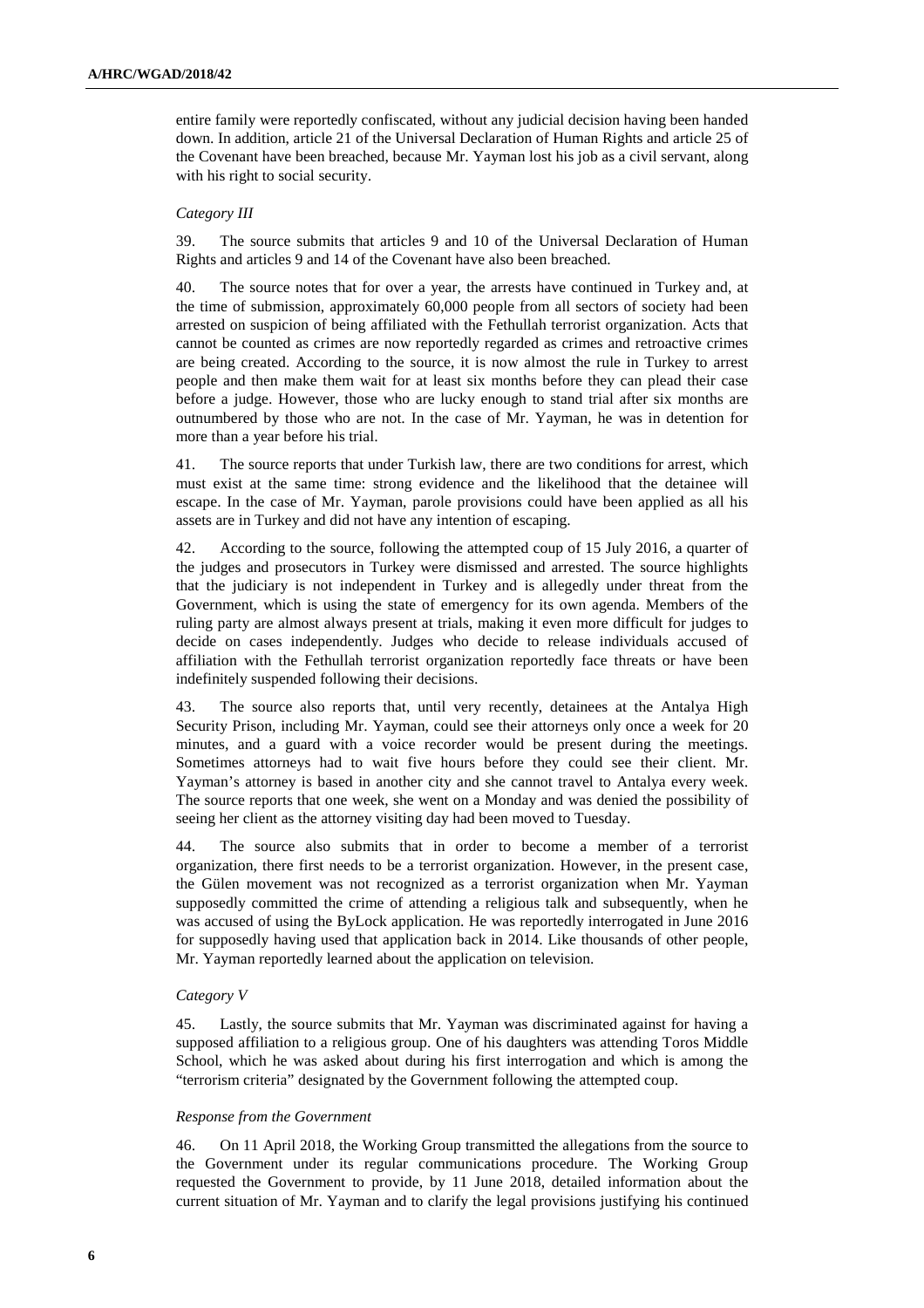detention, as well as its compatibility with the obligations of Turkey under international human rights law, particularly with regard to the treaties ratified by the State. Moreover, the Working Group called upon the Government to ensure Mr. Yayman's physical and mental integrity.

47. In its reply of 7 June 2018, the Government refers to its previous responses to communications from the Working Group and underlines the terrorism threats faced by Turkey, the grave nature of the attempted coup of 15 July 2016 and the measures taken. For reference, the Government submits background information with regard to the Fethullah terrorist organization and the measures taken against it, along with other terrorist organizations.<sup>1</sup>

#### Circumstances of the case

 $\overline{a}$ 

48. In relation to the present case, the Government reports that Mr. Yayman was dismissed on 25 August 2016 by the decision of the General Directorate of Security of the Ministry of the Interior because of the link with the Fethullah terrorist organization, and placed in police custody on the orders of the Attorney General of Antalya. While in custody, all his rights were read to him, one by one, and he had the right to inform his relatives. In addition, while in custody, he met with his lawyer.

49. Mr. Yayman was detained by Antalya Police Court on the ground of membership of a terrorist organization. In its decision, the court took into account the following: there were concrete facts; the state of the evidence; the statements against the accused, which demonstrated the existence of a strong suspicion of commission of the offence; the court was continuing to collect evidence and analyse the digital evidence; the high likelihood that the evidence would be tainted; and the nature of the offence. The court therefore decided to detain Mr. Yayman.

50. The decision to detain Mr. Yayman was examined several times by Antalya Police Court, including on 12 October 2016, 10 November 2016, 9 December 2016, 9 January 2017, 9 February 2017, 8 March 2017, 7 April 2017, 6 May 2017, 9 June 2017, 3 July 2017 and 3 August 2017. Given the nature of the offence of which Mr. Yayman was accused; the documents and information in the file; the fact that the competent authorities had still to collect information; the ceiling of the penalty provided; the finding of use of ByLock; and since the offence was cited in article 101/3-a-11, the court decided to extend Mr. Yayman's detention.

51. The Government states that Mr. Yayman was given the opportunity to appeal to the competent courts to challenge the decisions to extend his period of detention, and his motions were not considered well founded in law and fact and were dismissed.

52. With regard to the allegations concerning Mr. Yayman's conditions of detention, the Government notes that he was detained in a unit for a total of 28 prisoners, including seven rooms of 12.45 m² each. These units comply with the criteria of the European Committee for the Prevention of Torture and Inhuman or Degrading Treatment or Punishment and the United Nations Subcommittee on Prevention of Torture and Other Cruel, Inhuman or Degrading Treatment or Punishment.

53. Mr. Yayman reportedly requested an interview with the Deputy Director of the prison, which was granted to him on 19 February 2018. Since then, he has not sent any other request with regard to anything. In addition, he has benefited from the prison library and according to the library register, he has already borrowed 36 books.

54. The Government refers to the case law of the European Court of Human Rights, whereby a reasonable suspicion and plausible reasons are necessary in order to deprive a person suspected of having committed a crime of his or her freedom. This condition must exist at each extension of detention. The Government underlines that Mr. Yayman was

<sup>&</sup>lt;sup>1</sup> For full background information, see, for example, opinions No. 38/2017, paras. 22–30, and No. 44/2018, paras. 42–49.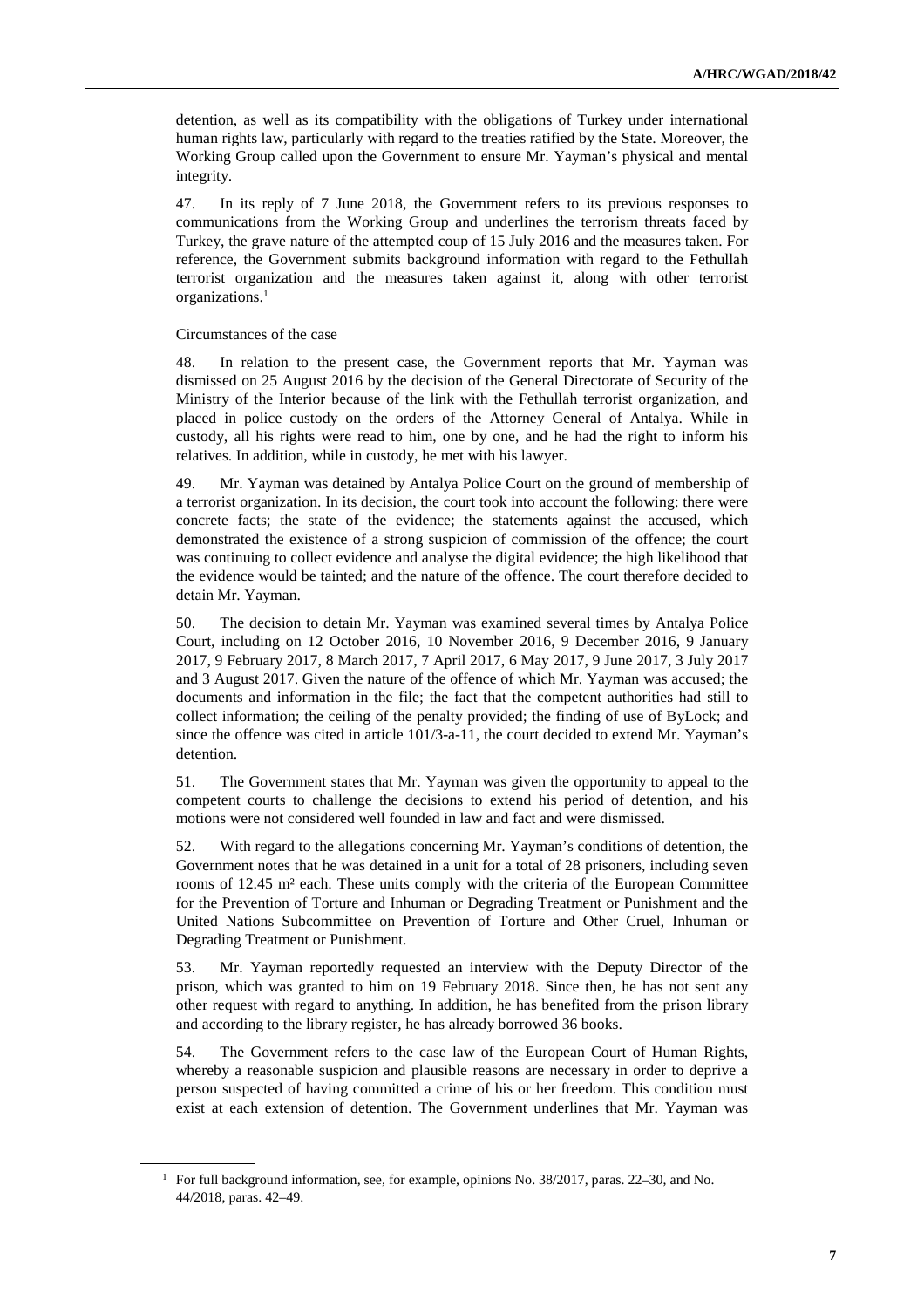detained because there were strong and reasonable suspicions about the commission of the offence by him.

55. The Government also notes that, in accordance with the case law of the European Court of Human Rights concerning article 5 (1) (c) of the Convention for the Protection of Human Rights and Fundamental Freedoms (European Convention on Human Rights), for the extension of the period of detention, it is necessary not only that a reasonable suspicion continues to exist at the time of the decision to extend, but there should also be a public interest justifying the deprivation of liberty. In the present case, there was sufficiently tangible evidence to trigger a public action, which resulted in a conviction on 3 January 2018 by the Tenth Chamber of the Assize Court of Antalya.

56. As a result, given the existence of reasonable suspicions, hard evidence and the declaration of a state of emergency in Turkey, the decision to arrest and detain Mr. Yayman is fully in line with the jurisprudence of the European Court of Human Rights and the obligations of Turkey under the human rights conventions to which it is a party.

57. The Government notes the allegations made by the source that Mr. Yayman was not informed that the second hearing on 3 January 2018 was the last one, in order to make his final argument, and that he was sentenced to five years' imprisonment simply on the basis of the fact that his name was on the ByLock user list established by the Turkish intelligence service. In this respect, the Government reports that Mr. Yayman was sentenced following hearings held on 7 November 2017 and 3 January 2018. However, contrary to the allegations, the Tenth Chamber of the Assize Court of Antalya not only took into account the claims of the various parties, including Mr. Yayman, but also all the evidence submitted by the Attorney General and obtained by judicial means. This included the record of the accused's conversations through the ByLock system, which is a secret and coded communication system that was used exclusively by and between members of the Fethullah terrorist organization.

58. After evaluating the documents and evidence obtained and hearing the witnesses, the court first sentenced him to six years in prison based on the fact that the offence was a terrorist offence pursuant to article 5 (1) of Law No. 3113. His sentence was increased by half and he was sentenced to nine years in prison. Given his conduct during the trial and the effects of the sentence on the future of the defendant, a reduction of a sixth of the sentence was applied. He was finally sentenced to seven and a half years' imprisonment with the deduction of time spent in prison.

59. According to the Government, Mr. Yayman appealed this decision before the Appeal Court of Antalya, where his petition is registered under number 2018/815 of the Second Criminal Chamber of Antalya.

60. The Government underlines that, in view of the information provided by the authorities, it is clear that Mr. Yayman has submitted his case to the Working Group without having used his right to apply to the Turkish courts and exhausted existing and effective remedies in Turkey.

61. The Government refers to a number of effective legal remedies available in Turkey to annul or rectify any judicial or administrative decisions which have or may violate the rights of persons within its territory. These include articles 91 (5) and 141 of the Code of Criminal Procedure, the Law on Administrative Procedure No. 2577 and article 48 of the Constitution, following its amendment in 2010.

62. In relation to Mr. Yayman's appeal, the Government reports that the Second Criminal Chamber of Antalya, as the Appeals Court in his case, has the possibility either to judge the case in fact and in law, to confirm the decision of the Assize Court or to overturn that decision and to remit the case to the courts of first instance. Moreover, in case of rejection of his appeal and confirmation of the decision by the Assize Court, Mr. Yayman still has the cassation route to enforce his right. However, he preferred to address the Working Group without exhausting the existing and effective remedies.

63. In conclusion, the Government considers that Mr. Yayman's allegations are unfounded and that Turkey has acted in accordance with its domestic law and the human rights conventions to which it is a party. It also considers that there are effective remedies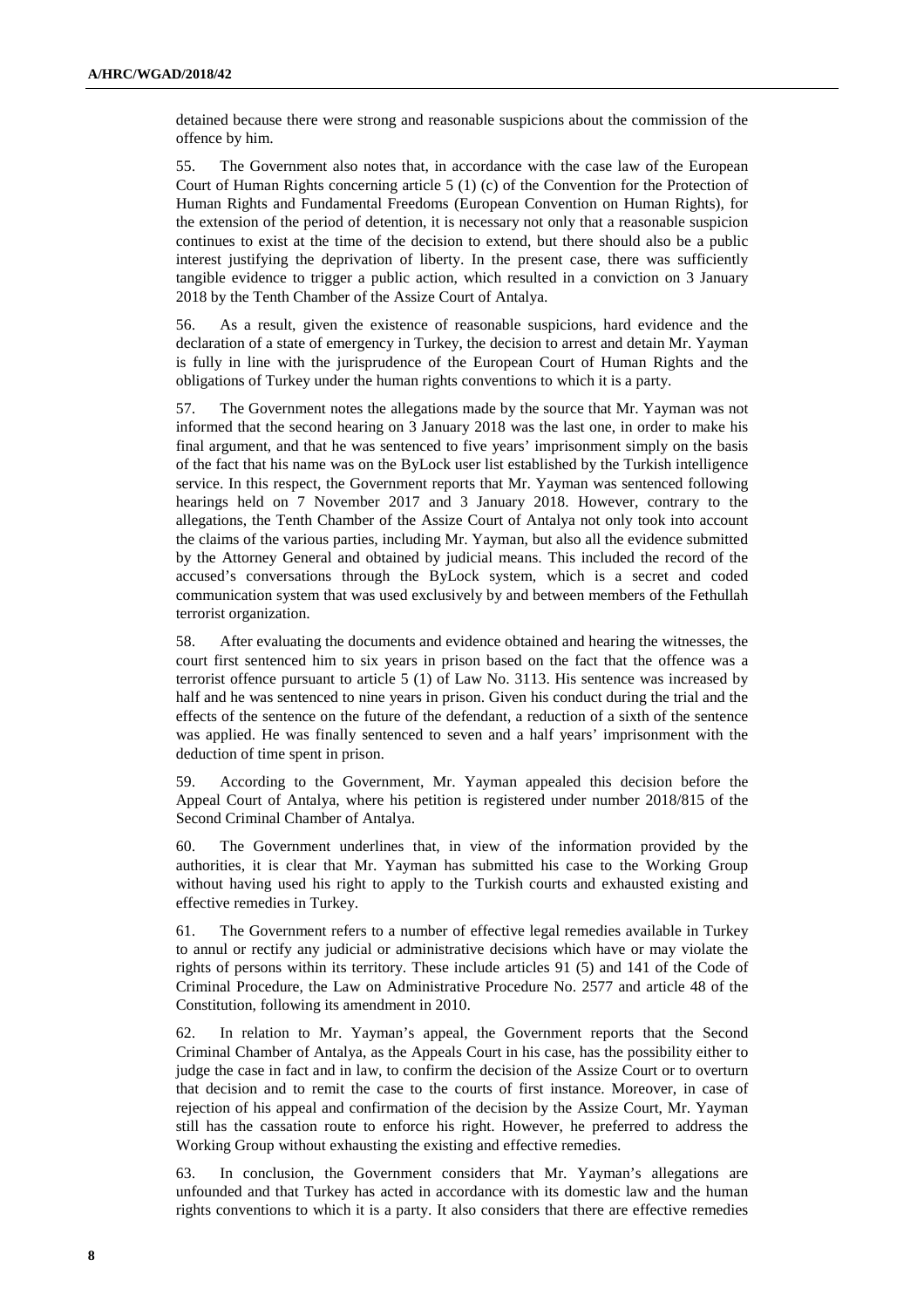in the country and that Mr. Yayman should have exhausted those remedies before referring the case to the Working Group, in the event that he did not obtain satisfaction for the alleged violations of his rights.

64. In view of the foregoing, the Government requests the Working Group to reject Mr. Yayman's unfounded allegations and to dismiss them on the basis of non-exhaustion of domestic remedies and non-violation of his rights.

#### *Further comments from the source*

65. On 12 June 2018, the Working Group sent the Government's reply to the source for any further comments. The source did not provide further comments.

#### **Discussion**

 $\overline{a}$ 

66. The Working Group thanks the source and the Government for their submissions. The Working Group appreciates the cooperation and engagement of both parties in this matter.

67. At the outset, the Working Group would like to stress that the procedural rules to handle communications from sources and responses of Governments are contained in its methods of work (A/HRC/36/38) and in no other international instrument that the parties might consider applicable. In that regard, the Working Group would like to clarify that in its methods of work there is no rule that impedes the consideration of communications due to the lack of exhaustion of domestic remedies in the country concerned. Sources have no obligation therefore to exhaust domestic remedies before sending a communication to the Working Group.<sup>2</sup>

68. As a further preliminary issue, the Working Group notes that the Government of Turkey argues that the situation of Mr. Yayman falls within the scope of the derogations that it has made under the Covenant. On 21 July 2016, the Government of Turkey informed the Secretary-General that it had declared a state of emergency for three months, in response to the severe dangers to public security and order, amounting to a threat to the life of the nation within the meaning of article 4 of the Covenant. The Government of Turkey stated that the measures taken might involve derogation from its obligations under articles 2 (3), 9, 10, 12, 13, 14, 17, 19, 21, 22, 25, 26 and 27 of the Covenant.<sup>3</sup>

69. While acknowledging the notification of those derogations, the Working Group emphasizes that, in the discharge of its mandate, it is empowered under paragraph 7 of its methods of work to refer to the relevant international standards set forth in the Universal Declaration of Human Rights, and to customary international law. Moreover, in the present case, articles 9 and 14 of the Covenant are most relevant to the case of Mr. Yayman. As the Human Rights Committee has stated in its general comments No. 35 (2014) on liberty and security of person and No. 32 (2007) on the right to equality before courts and tribunals and to a fair trial, States parties derogating from articles 9 and 14 must ensure that such derogations do not exceed those strictly required by the exigencies of the actual situation.

70. The source has submitted that the detention of Mr. Yayman is arbitrary and falls under categories I, II, III and V, while the Government denies these allegations. The Working Group shall proceed to examine each of the categories in turn.

71. The source has submitted that the arrest and subsequent detention of Mr. Yayman is arbitrary and falls under category I. The court noted that Mr. Yayman was included on the Turkish intelligence service's list of names, the so-called arrest list, but it failed to show the content of his supposed chats on ByLock. The source submits that ByLock is reportedly said to have over 100,000 users, and it is thus not sufficient to refer to the use of an

<sup>2</sup> See opinions Nos. 11/2000, 19/2013, 38/2017, 8/2018, 43/2018 and 44/2018.

<sup>3</sup> See depositary notification C.N.580.2016.TREATIES-IV.4 of 11 August 2016 (notification under article 4 (3): Turkey), available at https://treaties.un.org/doc/Publication/CN/2016/CN.580.2016- Eng.pdf.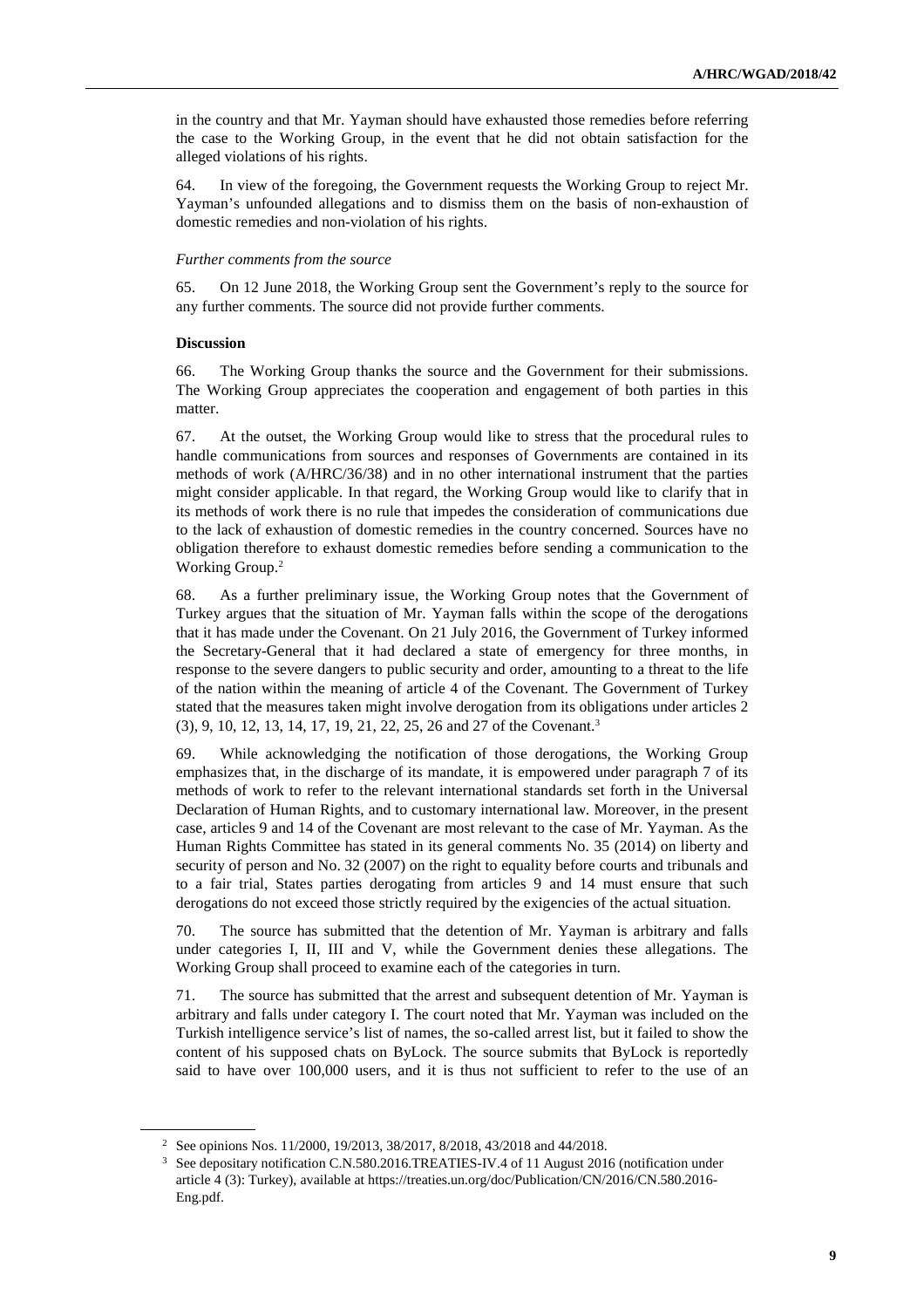application in order to declare a person a terrorist and to keep him or her in detention for a period ranging from 7 and a half to 22 and a half years.

72. The Working Group recalls that it considers a detention to be arbitrary under category I if the detention lacks legal basis. In the present case, the Working Group must therefore examine the circumstances of Mr. Yayman's arrest. The Working Group notes that Mr. Yayman was first arrested on 1 September 2016. While there was allegedly a warrant issued for his arrest, he was not shown the warrant and he was in fact not provided with any reasons for his arrest until 7 September 2016. He was released on 7 September, but then rearrested on 8 September 2016 and no reasons for this were given by the authorities until he was presented before a prosecutor on 11 September 2016. Mr. Yayman has remained in custody since 8 September 2016.

73. The Government argues that while in custody, Mr. Yayman was read his rights, one by one, and advised of his right to inform his relatives. However, the Government has not specified the date on which Mr. Yayman was taken into custody, only that he was dismissed on 25 August 2016 and taken into custody thereafter.

74. The Working Group recalls that article 9 (2) of the Covenant requires that anyone who is arrested is not only informed of the reasons for arrest at that time but also promptly informed of any charges against them. The right to be promptly informed of charges concerns notice of criminal charges; as the Human Rights Committee has noted in its general comment No. 35, this right applies in connection with ordinary criminal prosecutions and also in connection with military prosecutions or other special regimes directed at criminal punishment (para. 29).

75. The Working Group observes that six days passed between Mr. Yayman's first arrest and the day he was notified of the reasons for his arrest; and in the case of the second arrest, four days passed before he received the notification. The Government argues that while in custody, Mr. Yayman was read his rights, one by one. However, the Working Group finds that a recital of rights is not the same as informing the person of the reasons for his or her arrest and/or of the charges against him or her.

76. While it appears that a warrant had been issued at least for the first arrest, it was not shown to Mr. Yayman, who was thus unaware of the reasons for his arrest. Equally, when Mr. Yayman was arrested for the second time, no reasons for that second arrest were provided. In other words, the Turkish authorities failed twice to formally invoke a legal basis justifying the detention of Mr. Yayman. The Working Group therefore concludes that there has been a breach of article 9 (2) of the Covenant.

77. Furthermore, in order to establish that a detention is indeed legal, anyone who is detained has the right to challenge the legality of his or her detention before a court, as enshrined in article 9 (4) of the Covenant. The Working Group wishes to recall that, according to the United Nations Basic Principles and Guidelines on Remedies and Procedures on the Right of Anyone Deprived of Their Liberty to Bring Proceedings before a Court, the right to challenge the lawfulness of detention before a court is a self-standing human right, which is essential to preserve legality in a democratic society (paras. 2–3). This right, which is in fact a peremptory norm of international law, applies to all forms of deprivation of liberty (para. 11) and all situations of deprivation of liberty, including not only to detention for purposes of criminal proceedings but also to situations of detention under administrative and other fields of law, including military detention, security detention, detention under counter-terrorism measures, involuntary confinement in medical or psychiatric facilities, migration detention, detention for extradition, arbitrary arrests, house arrest, solitary confinement, detention for vagrancy or drug addiction, and detention of children for educational purposes (guideline 1, para. 47 (a)). Moreover, it also applies irrespective of the place of detention or the legal terminology used in the legislation. Any form of deprivation of liberty on any ground must be subject to effective oversight and control by the judiciary (ibid., para. 47 (b)).

78. The Working Group underlines that, in order to ensure the effective exercise of this right, detained persons should have access, from the moment of arrest, to legal assistance by counsel of their choice, as stipulated in the above-mentioned Principles and Guidelines (principle 9, paras. 12–15). The Government argues that Mr. Yayman met with his lawyer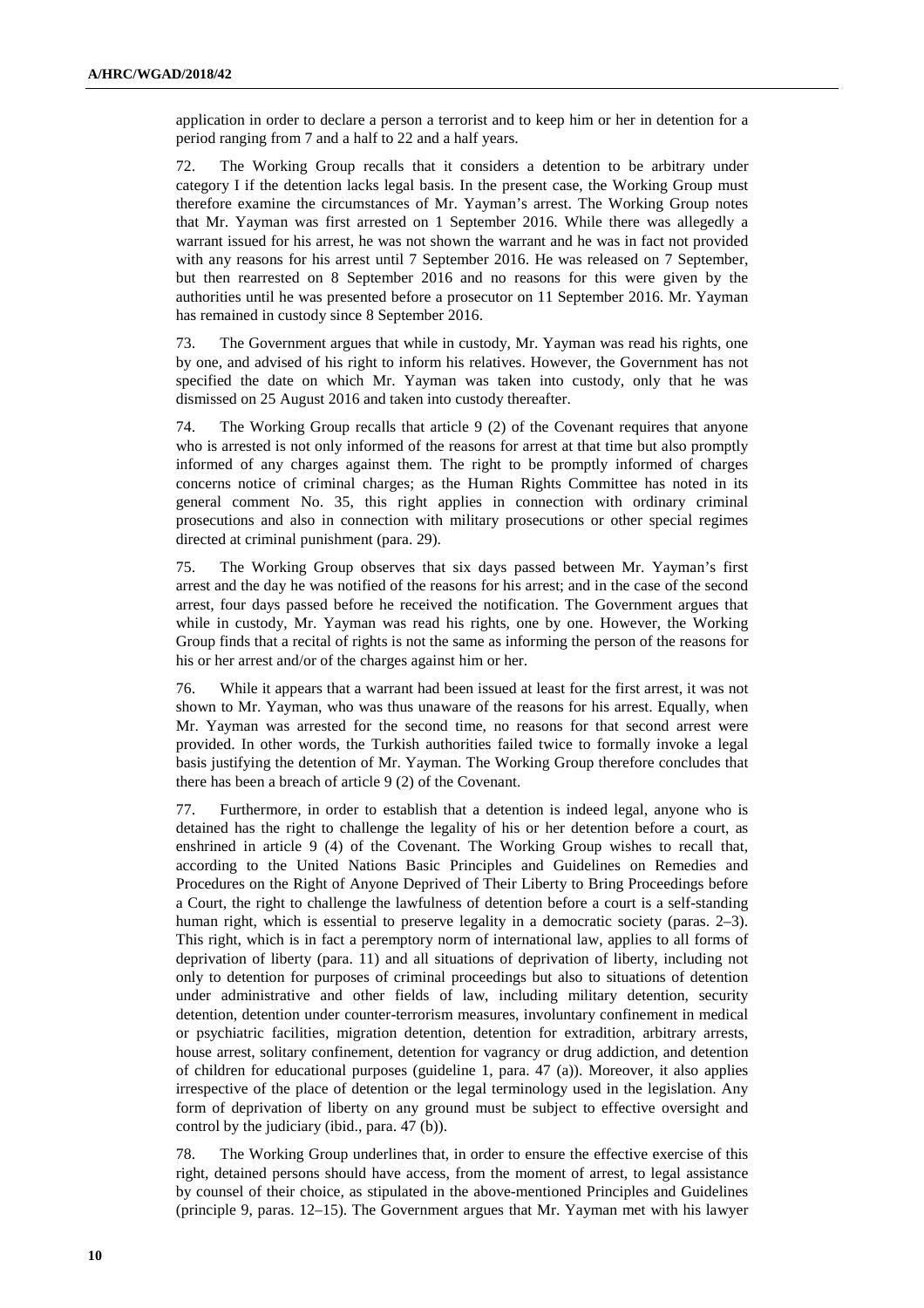while in custody, but it has not provided the date of that meeting. The Working Group thus concludes that the right to have access to a lawyer was denied to Mr. Yayman for at least the first five days of his detention. This had a serious and adverse effect on his ability to effectively exercise his right to challenge the legality of his detention, denying his rights under article 9 (4) of the Covenant.

79. The Working Group therefore concludes that, since the arrest and detention of Mr. Yayman took place without presenting him with an arrest warrant on two occasions, since no formal charges were brought against him for six days (in relation to the first arrest) and four days (in relation to the second arrest), and since he was effectively prevented from exercising his right to challenge the legality of detention, his arrest and detention are arbitrary and fall under category I.

80. The source has further argued that the detention of Mr. Yayman is arbitrary and falls under category II as he has been arrested and tried for having attended religious talks organized by the Gülen movement in 2013 and for having used the ByLock communication application.

81. The Government in turn has argued that Mr. Yayman was sentenced following hearings held on 7 November 2017 and 3 January 2018, noting that the Tenth Chamber of the Assize Court of Antalya not only took into account the claims of the various parties, including Mr. Yayman, but also all the evidence submitted by the Attorney General and obtained by judicial means. In relation to the latter, the Government has argued that the tribunal requested and obtained the record of the accused's conversations through the ByLock system.

82. The Working Group is puzzled by the Government's submission that the tribunal was able to hear and assess all this complex evidence and these submissions from all the parties cited by the Government and to produce a reasoned judgment, given that Mr. Yayman was sentenced during the second of the two hearings, on 3 January 2018, to a rather lengthy prison term of seven and a half years.

83. The Working Group takes note of the report of the Office of the United Nations High Commissioner on Human Rights (OHCHR) on the impact of the state of emergency on human rights in Turkey, including an update on the south-east: January–December 2017. In the report, OHCHR examined the impact of various decrees issued by the Government of Turkey which served as a basis for the dismissal of large numbers of security, military and police officers, teachers, academics, civil servants and health sector personnel. It concluded that:

the decrees do not establish clear criteria used to assess links of the dismissed individuals to the Gülenist network. As a result, dismissals have been ordered on the basis of a combination of various elements, such as making monetary contributions to the Asya bank and other companies of the "Parallel State Organization", being a member of a trade union or association linked to the Gülenist network, or using the messenger application ByLock and other encrypted messaging programmes. The dismissals may also be based on reports by the police or secret service about some individuals, analysis of social media contacts, donations, websites visited, or sending children to schools associated with the Gülenist network. Information received from colleagues or neighbours, or subscription to Gülenist periodicals could also be used as criteria for dismissals (para. 65).

84. The Working Group notes that the case of Mr. Yayman appears to follow the pattern described in that report.

85. The Working Group is mindful of the state of emergency that was declared in Turkey. However, while the National Security Council of Turkey had already designated the Fethullah terrorist organization a terrorist organization in 2015, the fact that this organization is prepared to use violence had not become apparent to Turkish society at large until the attempted coup in July 2016. In this respect, the Working Group refers to a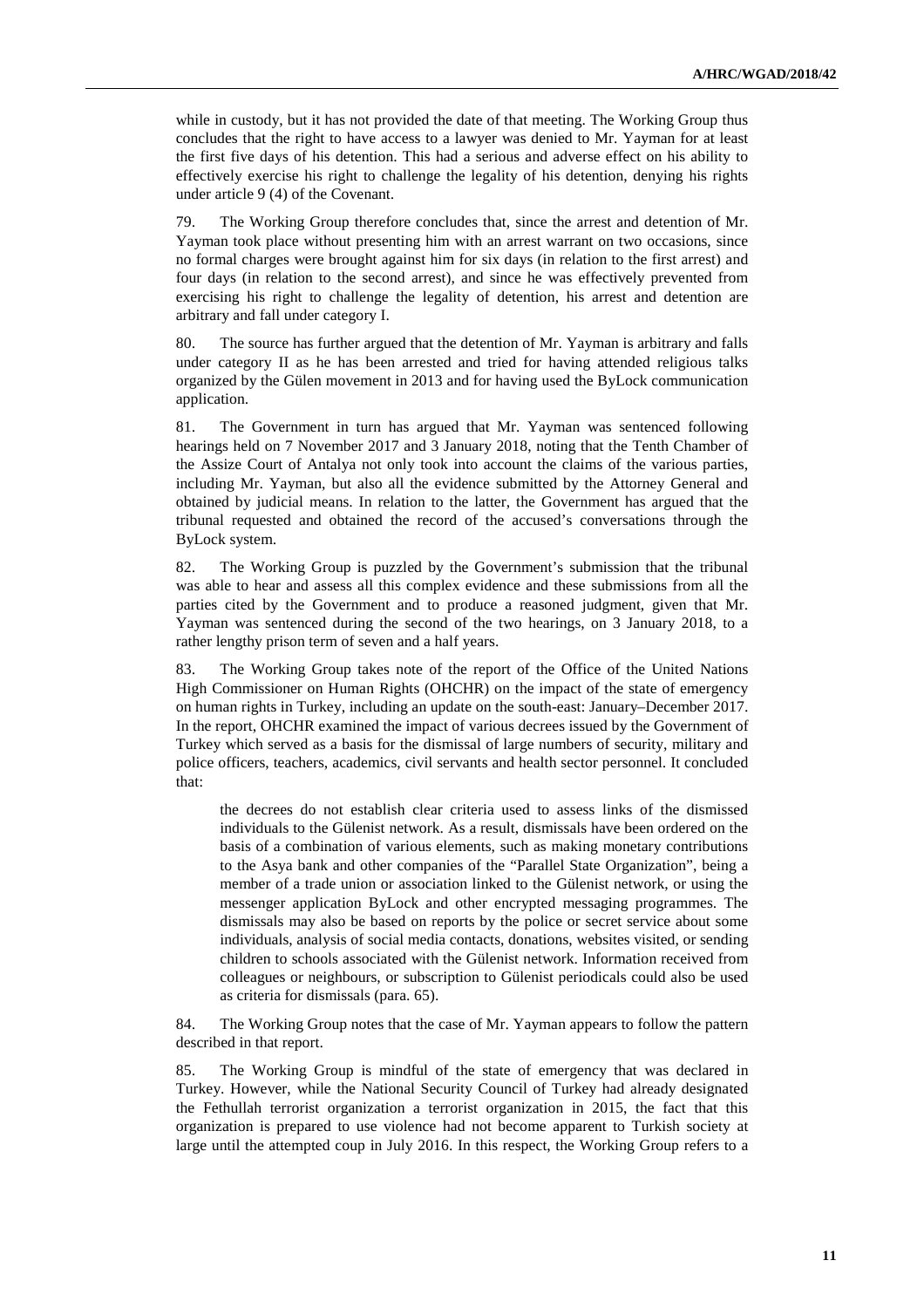memorandum of the Council of Europe Commissioner for Human Rights. <sup>4</sup> The Commissioner pointed out that there is a need "when criminalising membership and support of this organisation, to distinguish between persons who engaged in illegal activities and those who were sympathisers or supporters of, or members of legally established entities affiliated with the movement, without being aware of its readiness to engage in violence".<sup>5</sup>

86. The Working Group observes that the core of the allegations against Mr. Yayman is his alleged alliance with the Gülen group in 2013, which is said to have manifested itself through his attendance at meetings of the group at that time and his use of the ByLock communications application. However, the Government has failed to show any illegal actions in Mr. Yayman's conduct which could be construed as Mr. Yayman being a supporter of a criminal organization. His attendance at the talks organized by the Gülen group in 2013 took place well before this organization was designated as a terrorist organization by the Turkish authorities some two years later, and the Government has not shown any evidence that Mr. Yayman's attendance led to any criminal actions.

87. The Working Group also notes the failure on behalf of the Government to show how the mere use of such a regular communication application as ByLock by Mr. Yayman constituted an illegal criminal activity. While the Government has argued that the tribunal requested and obtained the record of the accused's conversations through the Bylock system, it failed to specify how these conversations could have been construed as criminal activity. Noting the widespread reach of the Gülen movement, as documented in the report of the Council of Europe Commissioner for Human Rights, "it would be rare for a Turkish citizen never to have had any contact or dealings with this movement in one way or another".<sup>6</sup>

88. In fact, it appears to the Working Group that even if Mr. Yayman did use the ByLock application, an allegation that he denies, it would have merely constituted exercise of his right to freedom of opinion and freedom of expression. The Working Group notes that, as stated by the Human Rights Committee in its general comment No. 34 (2011) on the freedoms of opinion and expression, freedom of opinion and freedom of expression are indispensable conditions for the full development of the person. They are essential for any society. They constitute the foundation stone for every free and democratic society (para. 2). No derogations can be made to freedom of opinion simply because it can never become necessary to derogate from it during a state of emergency (para. 5).

89. The Working Group notes that freedom of expression includes both the right to seek, receive and impart information and ideas of all kinds regardless of frontiers, and the expression and receipt of communications of every form of idea and opinion capable of transmission to others, including political opinions (para. 11). Moreover, article 19 (2) of the Covenant protects all forms of expression and the means of their dissemination, including all forms of audiovisual, electronic and Internet-based modes of expression (para. 12).

90. In addition, the Working Group notes that the Government cannot claim the restriction to freedom of expression provided for in article 19 (3) of the Covenant. When a State party imposes restrictions on the exercise of freedom of expression, the restrictions may not put in jeopardy the right itself (para. 21). Paragraph 3 lays down specific conditions and it is only subject to these conditions that restrictions may be imposed: the restrictions must be "provided by law"; they may only be imposed for one of the purposes set out in subparagraphs (a) and (b) of paragraph 3; and they must conform to the strict tests of necessity and proportionality. Restrictions must be applied only for those purposes for which they were prescribed and must be directly related to the specific need on which they are predicated (para. 4).

<sup>4</sup> Council of Europe, Commissioner for Human Rights, "Memorandum on the human rights implications of the measures taken under the state of emergency in Turkey", CommDH(2016)35, 7 October 2016, p. 4.

<sup>5</sup> Ibid, para. 21.

<sup>6</sup> Ibid., para. 20.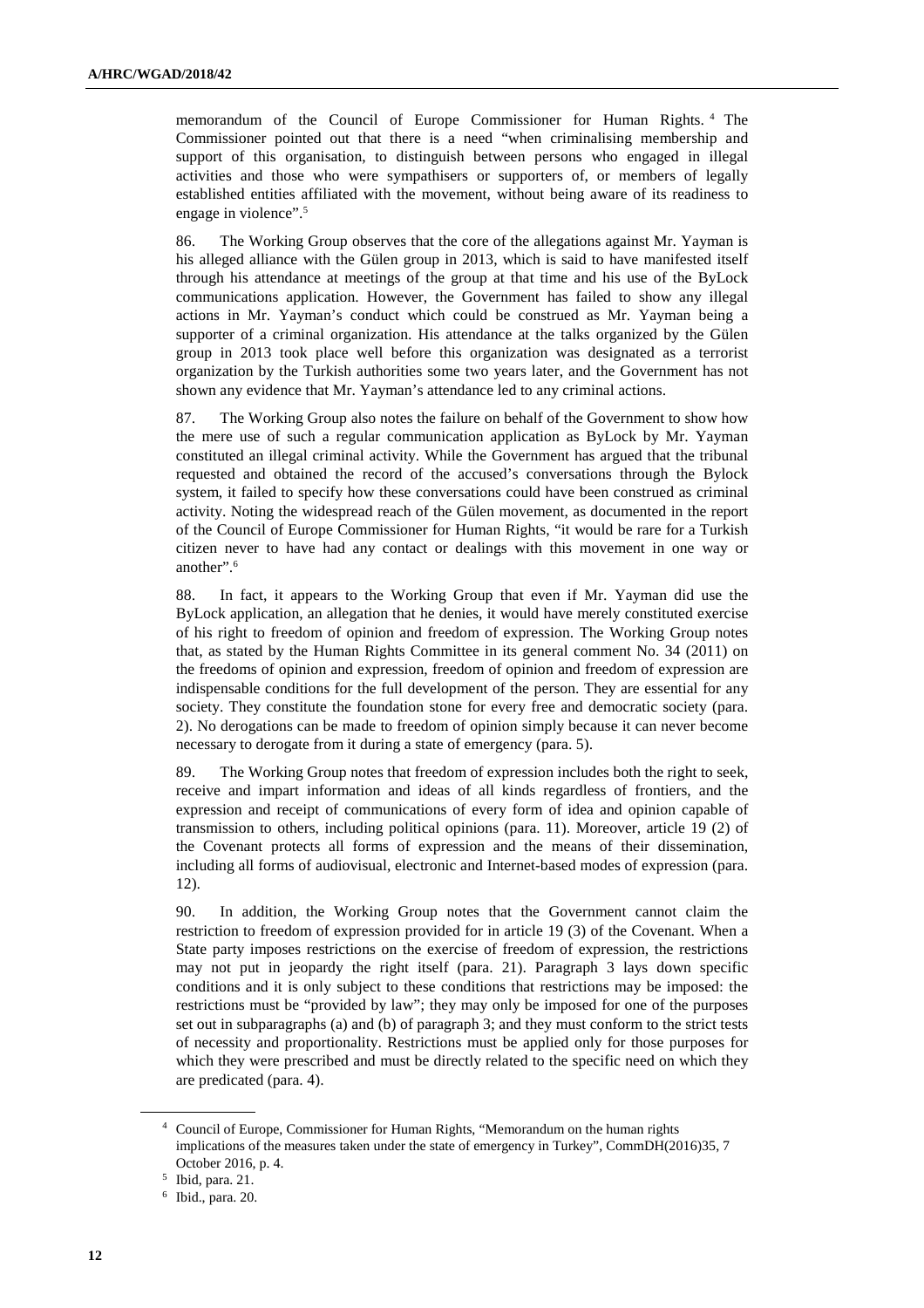91. The Working Group observes that the Government has failed to explain how the restrictions to the freedom of expression imposed upon Mr. Yayman comply with the provisions of article 19 (3).

92. In relation to Mr. Yayman's attendance of the meetings of the Gülen group in 2013, the Working Group once again observes the failure on behalf of the Government to specify how mere attendance at peaceful and, at that time, legitimate meetings breached the right to freedom of peaceful assembly and association and was contrary to articles 21 and 22 of the Covenant.

93. The Working Group therefore concludes that the arrest and detention of Mr. Yayman resulted from his exercise of the rights guaranteed under articles 19, 21 and 22 of the Covenant, falling under category II.

94. Given its finding that the deprivation of liberty of Mr. Yayman is arbitrary under category II, the Working Group wishes to emphasize that no trial of Mr. Yayman should have taken place. However, the trial did take place and the source has submitted that there were severe violations of Mr. Yayman's fair trial rights and that his subsequent detention therefore falls under category III.

95. The source has submitted that the detention of Mr. Yayman is arbitrary and falls under category III since he was charged and convicted retroactively; since his trial was unduly delayed; since the courts that examine cases concerning individuals with alleged links to the Gülen group are not independent; and since Mr. Yayman was denied the opportunity to communicate privately with his lawyer. The Government denies these allegations.

96. The Working Group notes the allegation made by the source that the court examining the case of Mr. Yayman lacked the requisite degree of independence. However, the source has not furnished any specific examples that would substantiate this claim, but rather has made broad allegations of a general nature that since the attempted coup of 15 July 2016, a quarter of judges and prosecutors in Turkey have been dismissed and arrested and that since then, the judiciary has lacked independence. The Working Group is unable to accept such a sweeping statement. In the absence of specific information from the source as to how the lack of independence manifested itself in the court that examined the case of Mr. Yayman, the Working Group is unable to reach any conclusions on the matter.

97. The Working Group is also unable to reach any conclusion on the submission regarding the retroactive application of the law in the case of Mr. Yayman as, by the source's own submission, no new crime of using the ByLock application has been introduced in the Criminal Code of Turkey. Mr. Yayman has rather been charged for alleged terrorist activities, which is part of the criminal law in Turkey.

98. The Working Group notes the allegation by the source that during Mr. Yayman's trial, the judge denied his request for another expert statement as to whether the ByLock application was found on his telephone. The judge also allegedly denied witnesses on behalf of Mr. Yayman the right to be heard. The Government did not address these allegations directly, although it had the opportunity to do so.

99. At the outset, the Working Group notes that prior to the trial proceedings, Mr. Yayman was denied the possibility to meet with his lawyer in private, as a guard with a tape recorder was always present during those meetings. In this respect, the Working Group notes that, as indicated by the Human Rights Committee in its general comment No. 32, the right to communicate with counsel, as enshrined in article 14 (3) (b) of the Covenant, entails the requirement that legal counsels should be able to meet their clients in private and to communicate with the accused in conditions that fully respect the confidentiality of their communications (para. 34).<sup>7</sup> That right was denied to Mr. Yayman. Moreover, the meetings with his lawyer were restricted to a mere 20 minutes, a time period so short that it cannot be

<sup>7</sup> See also *Khomidov v. Tajikistan* (CCPR/C/81/D/1117/2002), para. 6.4; *Siragev v. Uzbekistan* (CCPR/C/85/D/907/2000) para. 6.3; and *Gridin v. Russian Federation* (CCPR/C/69/D/770/1997 and Corr.1), para. 8.5.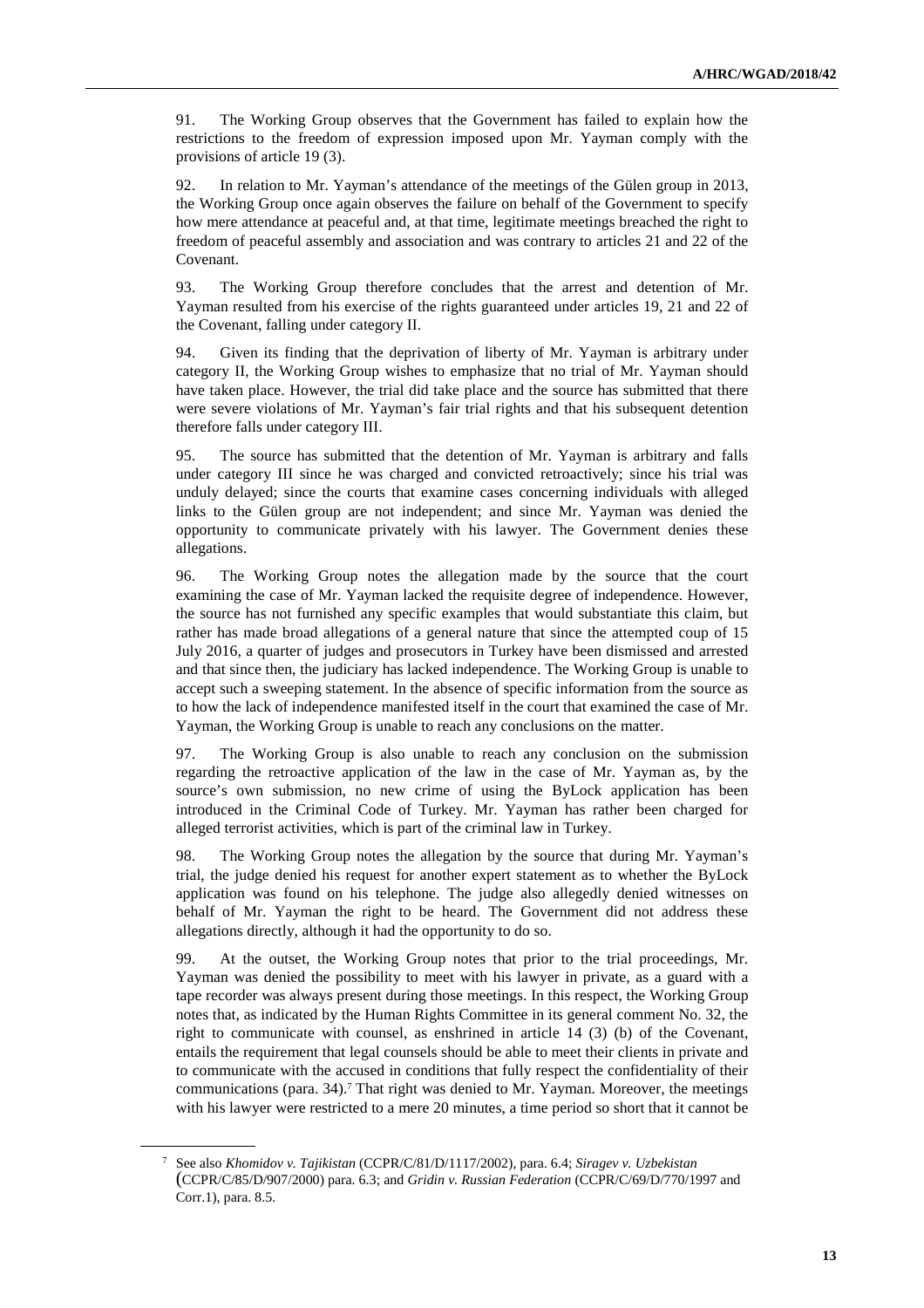said to satisfy the requirements of article 14 (3) (b). In addition, once the trial proceedings commenced, Mr. Yayman was prevented from speaking to his lawyer before both trial hearings, which is a further violation of article 14 (3) (b) of the Covenant.

100. The Working Group also recalls that, as the Human Rights Committee stated in its general comment No. 32, article 14 (3) (e) of the Covenant provides for the right to have witnesses admitted that are relevant for the defence and to be given a proper opportunity to question and challenge witnesses against them at some stage of the proceedings (para. 39). The Working Group thus considers that there have been serious prima facie breaches of Mr. Yayman's rights under article 14 (3) (e) of the Covenant as well.

101. In addition, the Working Group observes that the trial judge made requests for the defence to keep defence short and that the court heard the testimony from a key witness in the absence of both Mr. Yayman and his lawyer. The Working Group especially notes that the Government has failed to provide any reasons as to why the key witness was heard without the presence of Mr. Yayman and his lawyer. This is a further serious denial of Mr. Yayman's rights under article14 (3) (e) of the Covenant.

102. The Working Group also notes that the submissions made by the source in relation to the fair trial rights violations in the case of Mr. Yayman appear to closely follow a general pattern as evidenced by the Commissioner for Human Rights of the Council of Europe, who noted that "the persons in question [those dismissed under the decrees ordering the dismissals] were not provided with evidence against them and were unable to defend themselves in an adversarial manner in many cases".<sup>8</sup>

103. The Working Group therefore concludes that there has been partial non-observance of the international norms relating to the right to a fair trial in the case of Mr. Yayman, as he was denied the right to adequate time and facilities to prepare for his defence and was prevented from presenting evidence and examining witnesses on his behalf. The Working Group finds that this partial non-observance was of such gravity as to give his deprivation of liberty an arbitrary character (category III).

104. Lastly, the source has submitted that the detention of Mr. Yayman is arbitrary and falls under category V as his detention and trial were due to his alleged links with the Gülen group. The Government contests this, arguing that while the detention and trial of Mr. Yayman were indeed due to his affiliation with the Gülen group, this was not discriminatory as the group is a terrorist organization.

105. The Working Group notes that Mr. Yayman himself had not previously been prosecuted due to his links with the Gülen group or with any other religious organization. However, the Working Group is mindful of the large number of cases being brought before it in relation to Turkey.<sup>9</sup> It is also mindful of the pattern that these cases follow, which corresponds to the pattern documented in the above-mentioned reports of OHCHR and the Commissioner for Human Rights of the Council of Europe.

106. The Working Group is aware that a large number of individuals were arrested following the attempted coup in July 2016. On 19 August 2016, the Working Group, in association with other United Nations human rights experts, sent a joint urgent appeal<sup>10</sup> and subsequently issued a press release on the same date.<sup>11</sup> The experts noted that, since the attempted coup on 15 July, and in particular since the declaration of a state of emergency on 20 July, Turkish society had seen an escalation of detentions and purges, particularly in

<sup>&</sup>lt;sup>8</sup> Council of Europe, Commissioner for Human Rights, "Memorandum on the human rights implications of the measures taken under the state of emergency in Turkey", paras. 23–24 and 26.

<sup>9</sup> See opinions Nos. 1/2017, 38/2017, 41/2017, 43/2018 and 44/2018. See also the joint urgent appeal of 4 May 2018 on behalf of 13 individuals (UA TUR 7/2018), available at

https://spcommreports.ohchr.org/TMResultsBase/DownLoadPublicCommunicationFile?gId=23766.

<sup>10</sup> See https://spcommreports.ohchr.org/TMResultsBase/DownLoadPublicCommunication File?gId=3314.

<sup>11</sup> See www.ohchr.org/EN/NewsEvents/Pages/DisplayNews.aspx?NewsID=20285&LangID=E. On 17 January 2018, the experts issued another press release in relation to the state of emergency, available at www.ohchr.org/EN/NewsEvents/Pages/DisplayNews.aspx?NewsID=22592&LangID=E.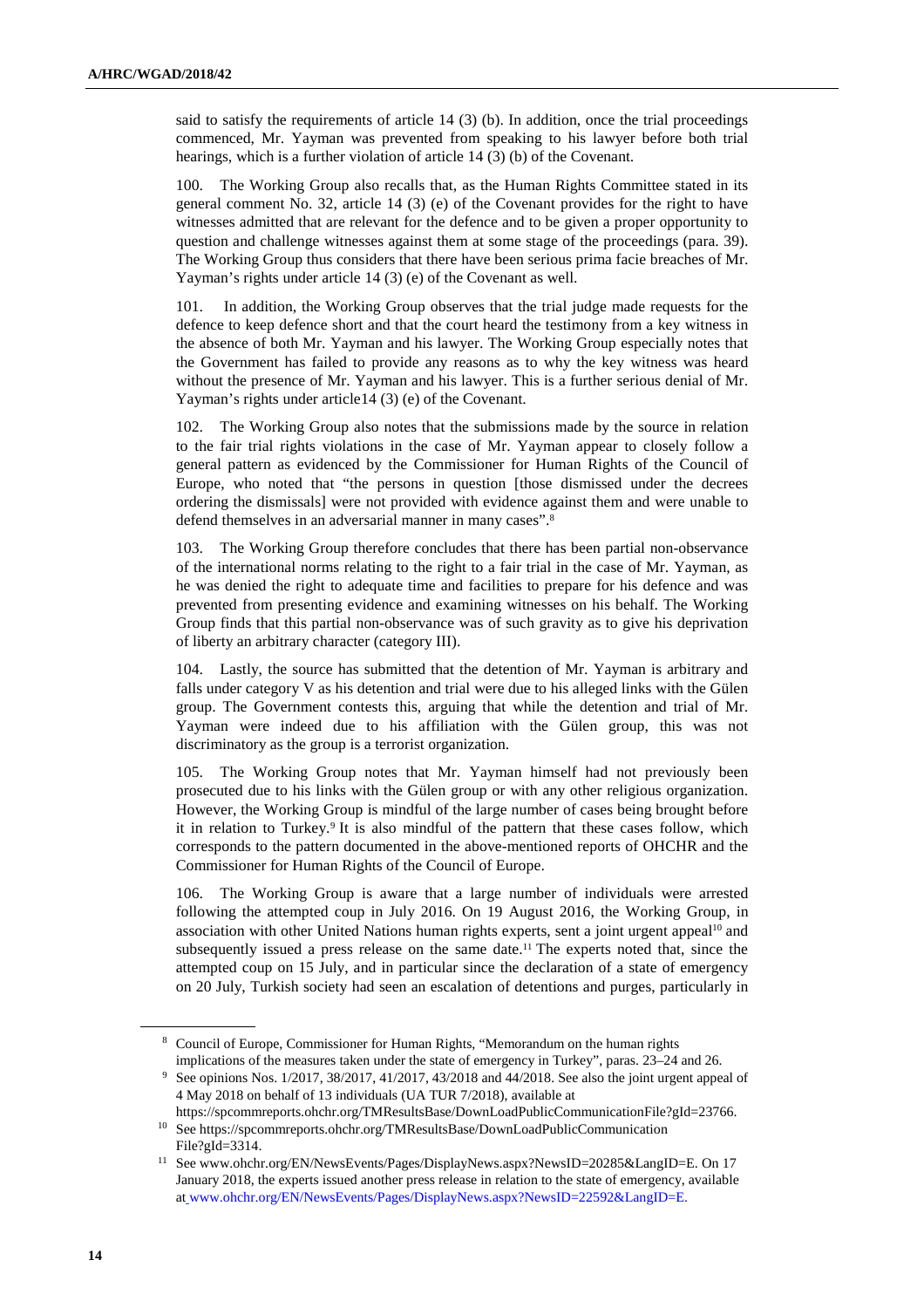the education, media, military and justice sectors. In addition, allegations of torture and poor detention conditions had been raised following legislative provisions that enabled wide and indiscriminate administrative powers that affected core human rights. The experts, while understanding the sense of crisis in Turkey, urged the Government to uphold its obligations under international human rights law, even during the declared emergency following the attempted coup.

107. The Working Group notes that the present case is but one of a number of cases concerning individuals with alleged links to the Gülen group that have come before it in the past 18 months.12 In all these cases, the connection between the individuals concerned and the Gülen group has not been one of active membership and support of the group and its criminal activities but rather, as described by the Council of Europe Commissioner for Human Rights, activities of "those who were sympathisers or supporters of, or members of legally established entities affiliated with the movement, without being aware of its readiness to engage in violence".13 In all those cases, the Working Group has found the detention of the individuals concerned to be arbitrary and it thus appears to the Working Group that a pattern is emerging whereby those who have been linked to the group are being targeted, despite never having been active members of the group or supporters of its criminal activities. The Working Group therefore considers that the detention of Mr. Yayman was arbitrary since it constitutes discrimination on the basis of political or other opinion or status and falls under category V.

108. The Working Group wishes to reiterate the position of the Council of Europe Commissioner for Human Rights on the need for Turkey to urgently revert "to ordinary procedures and safeguards, by ending the state of emergency as soon as possible. Until then, the authorities should start rolling back the deviations from such procedures and safeguards as quickly as possible, through a nuanced, sector-by-sector and case-by-case approach".14 The Working Group notes that this position is echoed in the recent, abovementioned OHCHR report.

109. The Working Group would welcome the opportunity to conduct a country visit to Turkey. Given that a significant period of time has passed since its last visit in October 2006, the Working Group considers that it is an appropriate time to conduct another visit. The Working Group recalls that the Government of Turkey issued a standing invitation to all thematic special procedure mandate holders in March 2001, and looks forward to a positive response to its country visit requests of 15 November 2016 and 8 November 2017.

#### **Disposition**

110. In the light of the foregoing, the Working Group renders the following opinion:

The deprivation of liberty of Mestan Yayman, being in contravention of articles 3, 9, 10, 19 and 20 of the Universal Declaration of Human Rights and of articles 9, 14, 19, 21, 22 and 26 of the International Covenant on Civil and Political Rights, is arbitrary and falls within categories I, II, III and V.

111. The Working Group requests the Government of Turkey to take the steps necessary to remedy the situation of Mr. Yayman without delay and bring it into conformity with the relevant international norms, including those set out in the Universal Declaration of Human Rights and the International Covenant on Civil and Political Rights.

112. The Working Group considers that, taking into account all the circumstances of the case, the appropriate remedy would be to release Mr. Yayman immediately and accord him an enforceable right to compensation and other reparations, in accordance with international law.

<sup>12</sup> See opinions Nos. 1/2017, 38/2017, 41/2017, 43/2018 and 44/2018. See also the joint urgent appeal of 4 May 2018 on behalf of 13 individuals (UA TUR 7/2018).

<sup>&</sup>lt;sup>13</sup> Council of Europe, Commissioner for Human Rights, "Memorandum on the human rights implications of the measures taken under the state of emergency in Turkey", p. 4.

<sup>14</sup> Ibid, p. 10.